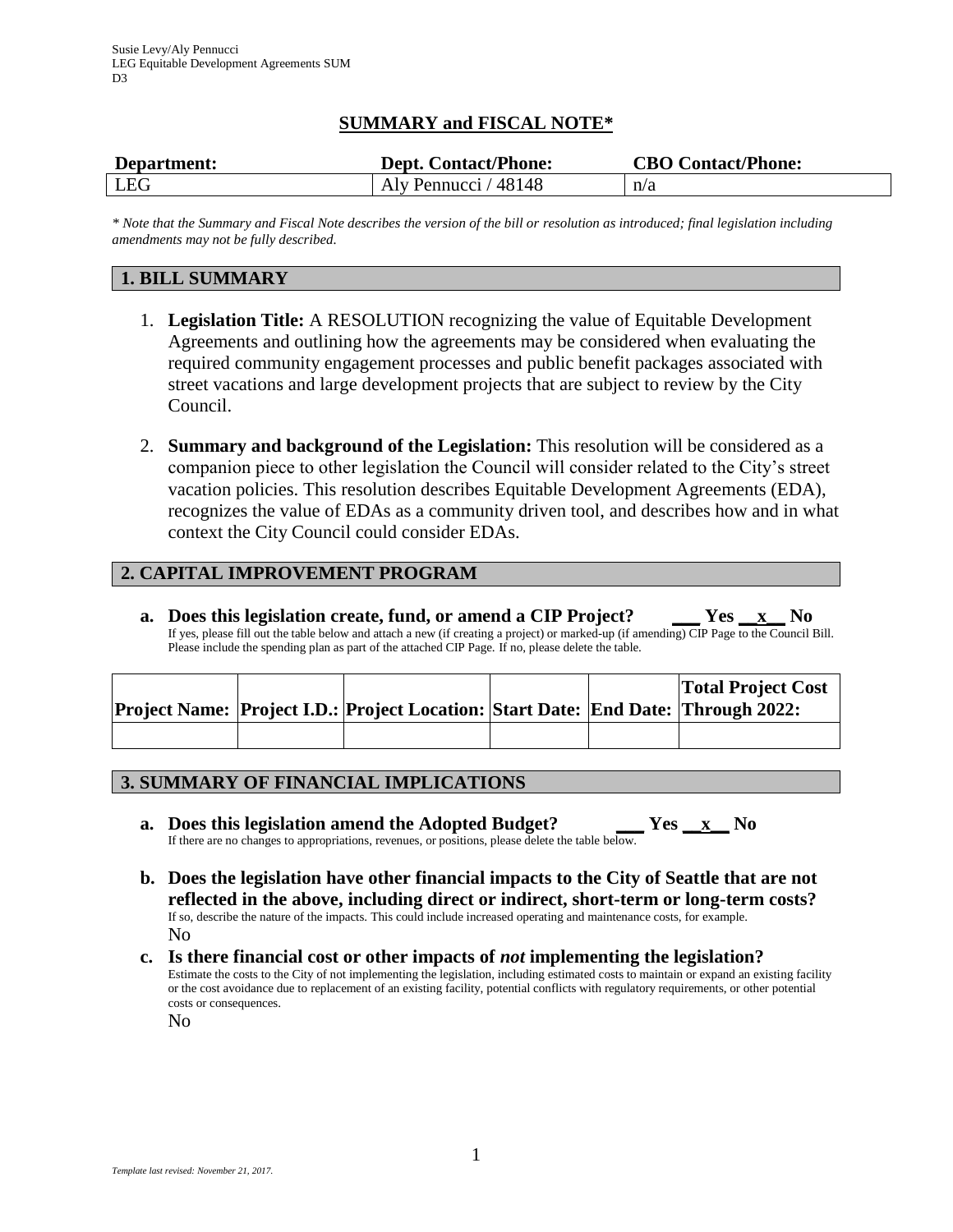If there are no changes to appropriations, revenues, or positions, please delete sections 3.d., 3.e., and 3.f. and answer the questions in Section 4.

## **3.d. Appropriations**

### **\_\_\_\_ This legislation adds, changes, or deletes appropriations.**

If this box is checked, please complete this section. If this box is not checked, please proceed to Revenues/Reimbursements.

| <b>Fund Name and</b><br>number | Dept | <b>Budget Control</b><br>Level Name/#* | 2018<br>Appropriation<br>Change | 2019 Estimated<br>Appropriation<br><b>Change</b> |
|--------------------------------|------|----------------------------------------|---------------------------------|--------------------------------------------------|
|                                |      |                                        |                                 |                                                  |
| <b>TOTAL</b>                   |      |                                        |                                 |                                                  |

**\****See budget book to obtain the appropriate Budget Control Level for your department.*

This table should reflect appropriations that are a direct result of this legislation. In the event that the project/programs associated with this ordinance had, or will have, appropriations in other legislation please provide details in the Appropriation Notes section below. If the appropriation is not completely supported by revenue/reimbursements listed below, please identify the funding source (e.g. available fund balance) to cover this appropriation in the notes section. Also indicate if the legislation changes appropriations one-time, ongoing, or both.

### **3.e. Revenues/Reimbursements**

### **\_\_\_\_ This legislation adds, changes, or deletes revenues or reimbursements.**

If this box is checked, please complete this section. If this box is not checked, please proceed to Positions.

## **Anticipated Revenue/Reimbursement Resulting from this Legislation:**

| <b>Fund Name and</b><br><b>Number</b> | <b>Dept</b> | <b>Revenue Source</b> | 2018<br>Revenue | 2019 Estimated<br>Revenue |
|---------------------------------------|-------------|-----------------------|-----------------|---------------------------|
|                                       |             |                       |                 |                           |
| <b>TOTAL</b>                          |             |                       |                 |                           |

This table should reflect revenues/reimbursements that are a direct result of this legislation. In the event that the issues/projects associated with this ordinance/resolution have revenues or reimbursements that were, or will be, received because of previous or future legislation or budget actions, please provide details in the Notes section below. Do the revenue sources have match requirements? If so, what are they?

#### Is this change one-time or ongoing?

Please explain any complicated scenarios – e.g. three-year funding agreement but not permanent ongoing.

### Revenue/Reimbursement Notes:

### **3.f. Positions**

## **\_\_\_\_ This legislation adds, changes, or deletes positions.**

If this box is checked, please complete this section. If this box is not checked, please proceed to Other Implications.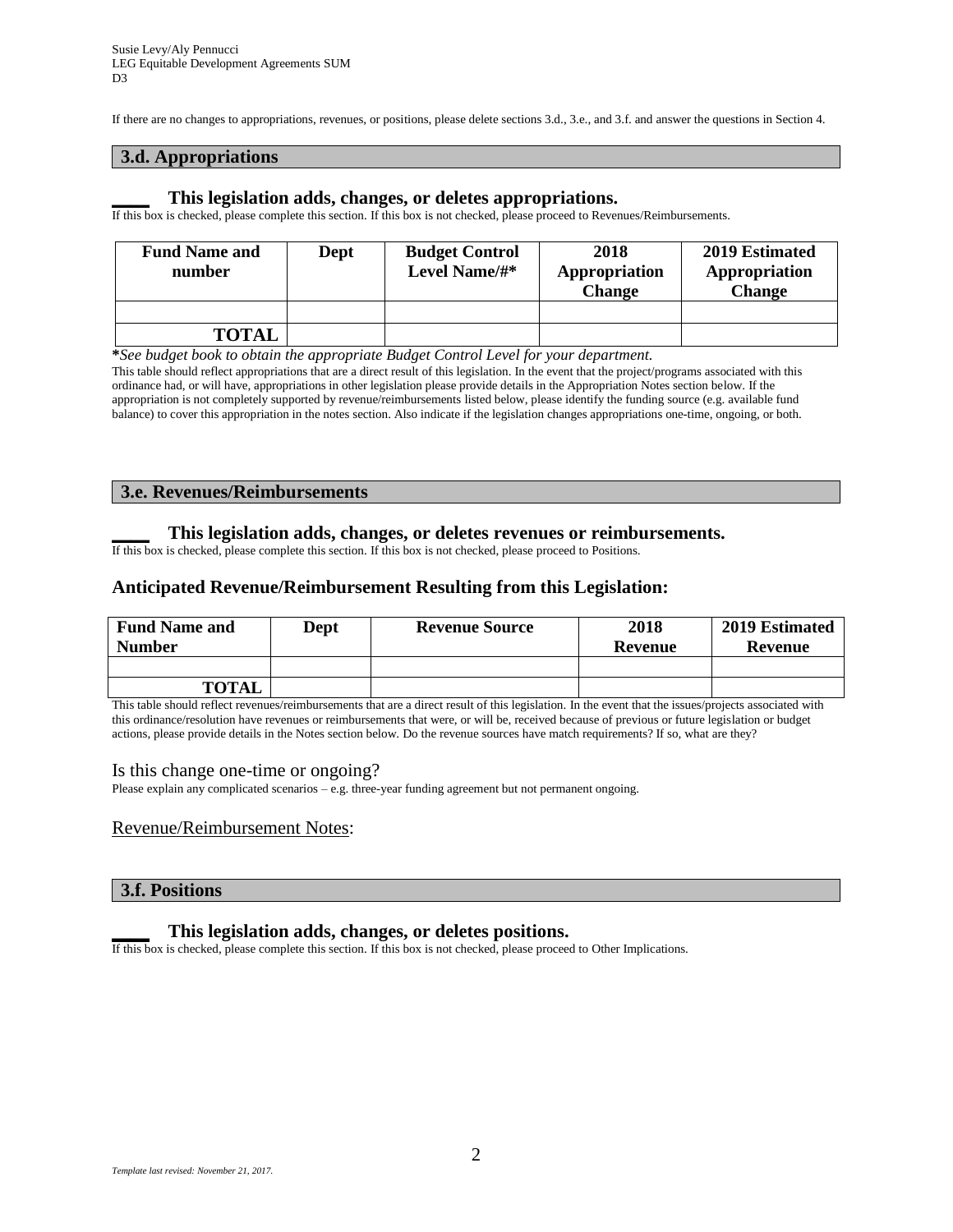# **Total Regular Positions Created, Modified, or Abrogated through this Legislation, Including FTE Impact:**

| Position # for<br><b>Existing</b><br><b>Positions</b> | <b>Position Title &amp;</b><br>Department* | <b>Fund</b><br>Name $&#</math></th><th>Program<br>& BCL</th><th>PT/FT</th><th>2018<br><b>Positions</b></th><th>2018<br><b>FTE</b></th><th>Does it sunset?<br>(If yes, explain below<br>in Position Notes)</th></tr><tr><td></td><td></td><td></td><td></td><td></td><td></td><td></td><td></td></tr><tr><td></td><td></td><td></td><td></td><td></td><td></td><td></td><td></td></tr><tr><td></td><td></td><td></td><td></td><td></td><td></td><td></td><td></td></tr><tr><td><b>TOTAL</b></td><td></td><td></td><td></td><td></td><td></td><td></td><td></td></tr></tbody></table>$ |
|-------------------------------------------------------|--------------------------------------------|--------------------------------------------------------------------------------------------------------------------------------------------------------------------------------------------------------------------------------------------------------------------------------------------------------------------------------------------------------------------------------------------------------------------------------------------------------------------------------------------------------------------------------------------------------------------------------------|
|-------------------------------------------------------|--------------------------------------------|--------------------------------------------------------------------------------------------------------------------------------------------------------------------------------------------------------------------------------------------------------------------------------------------------------------------------------------------------------------------------------------------------------------------------------------------------------------------------------------------------------------------------------------------------------------------------------------|

*\* List each position separately*

This table should only reflect the actual number of positions created by this legislation. In the event that positions have been, or will be, created as a result of previous or future legislation or budget actions, please provide details in the Notes section below.

Position Notes:

# **4. OTHER IMPLICATIONS**

**a. Does this legislation affect any departments besides the originating department?** If so, please list the affected department(s) and the nature of the impact (financial, operational, etc.). Yes, other departments, such as SDOT and SDCI, involved in reviewing applications for a street vacation and/or large development projects will be involved in considering this information.

## **b. Is a public hearing required for this legislation?** If yes, what public hearing(s) have been held to date, and/or what public hearing(s) are planned/required in the future? No

**c. Does this legislation require landlords or sellers of real property to provide information regarding the property to a buyer or tenant?**

If yes, please describe the measures taken to comply with RCW 64.06.080. No

**d. Is publication of notice with** *The Daily Journal of Commerce* **and/or** *The Seattle Times* **required for this legislation?**

For example, legislation related to sale of surplus property, condemnation, or certain capital projects with private partners may require publication of notice. If you aren't sure, please check with your lawyer. If publication of notice is required, describe any steps taken to comply with that requirement.

No

**e. Does this legislation affect a piece of property?**

If yes, and if a map or other visual representation of the property is not already included as an exhibit or attachment to the legislation itself, then you must include a map and/or other visual representation of the property and its location as an attachment to the fiscal note. Place a note on the map attached to the fiscal note that indicates the map is intended for illustrative or informational purposes only and is not intended to modify anything in the legislation. No

**f. Please describe any perceived implication for the principles of the Race and Social Justice Initiative. Does this legislation impact vulnerable or historically** 

## **disadvantaged communities?**

If yes, please explain how this legislation may impact vulnerable or historically disadvantaged communities. Using the racial equity toolkit is one way to help determine the legislation's impact on certain communities.

The purpose of this resolution is to recognize EDAs as a valuable community-driven tool that centers individuals and organizations representing historically marginalized communities in the decision-making process.